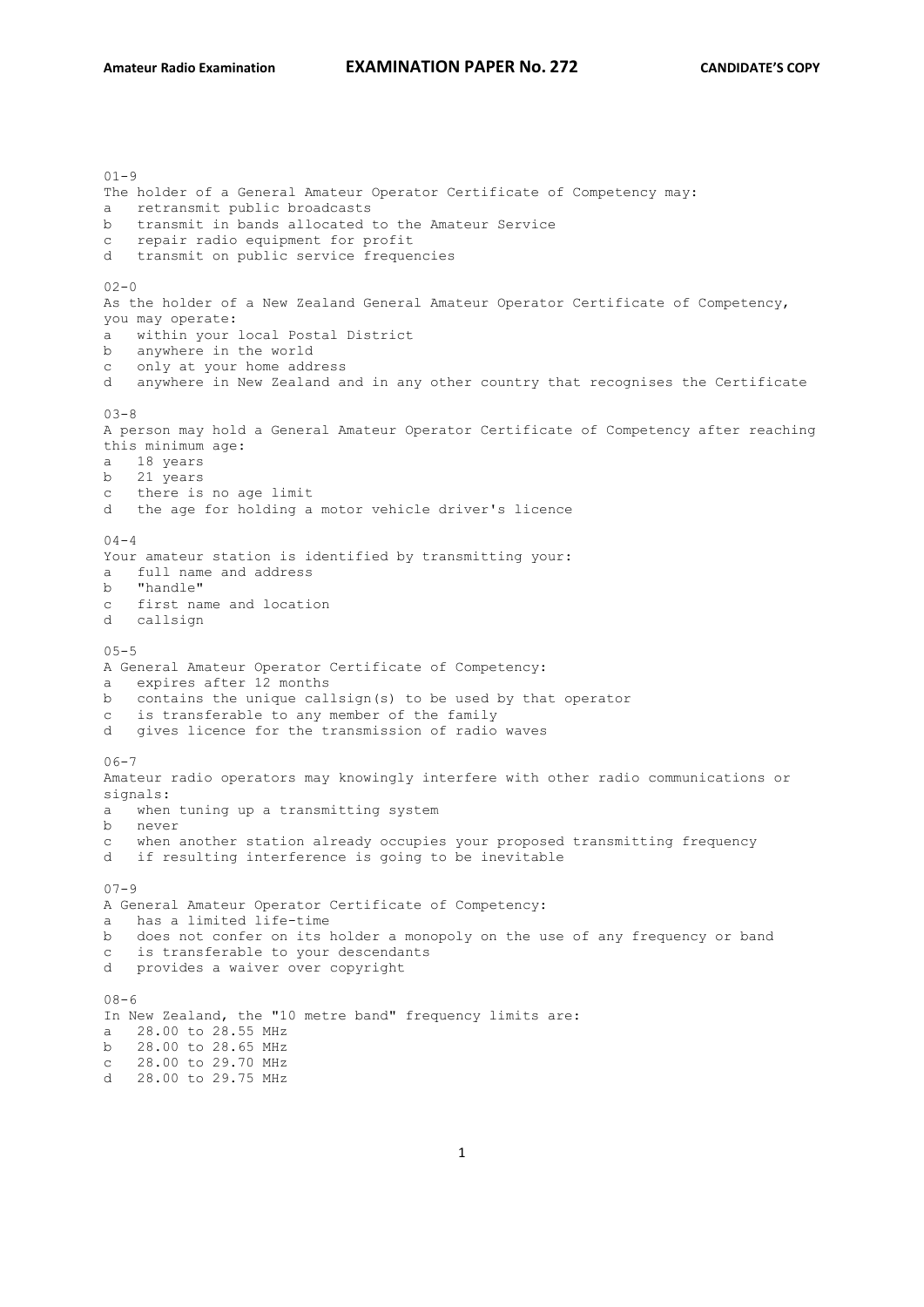$09 - 8$ When the Amateur Service is a secondary user of a band and another service is the primary user, this means: a nothing at all, because all services have equal rights to operate b amateurs may only use the band during declared emergencies c the band may be used by amateurs provided harmful interference is not caused to other services d you may increase transmitter power to overcome any interference  $10 - 8$ The term describing opposition to electron flow in a circuit is: a current b voltage c power d resistance  $11 - 6$ An electrical insulator: a lets electricity flow through it in one direction b lets electricity flow through it c lets electricity flow through it when light shines on it d does not let electricity flow through it  $12-6$ The unit for the potential difference between two points in a circuit is the: a ampere b ohm c volt d coulomb  $13 - 1$ A current of 10 mA is measured in a 500 ohm resistor. The voltage across the resistor will be: a 50 volt b 5 volt c 500 volt d 5000 volt  $14 - 1$ A circuit has a total resistance of 100 ohm and 50 volt is applied across it. The current flow will be: a 500 mA b 50 mA c 2 ampere d 20 ampere  $15 - 0$ The total resistance in a parallel circuit: a depends upon the voltage drop across each branch b could be equal to the resistance of one branch c is always less than the smallest branch resistance d depends upon the applied voltage  $16 - 9$ The following resistor combination can most nearly replace a single 150 ohm resistor: a three 47 ohm resistors in series b four 47 ohm resistors in parallel c five 33 ohm resistors in parallel d five 33 ohm resistors in series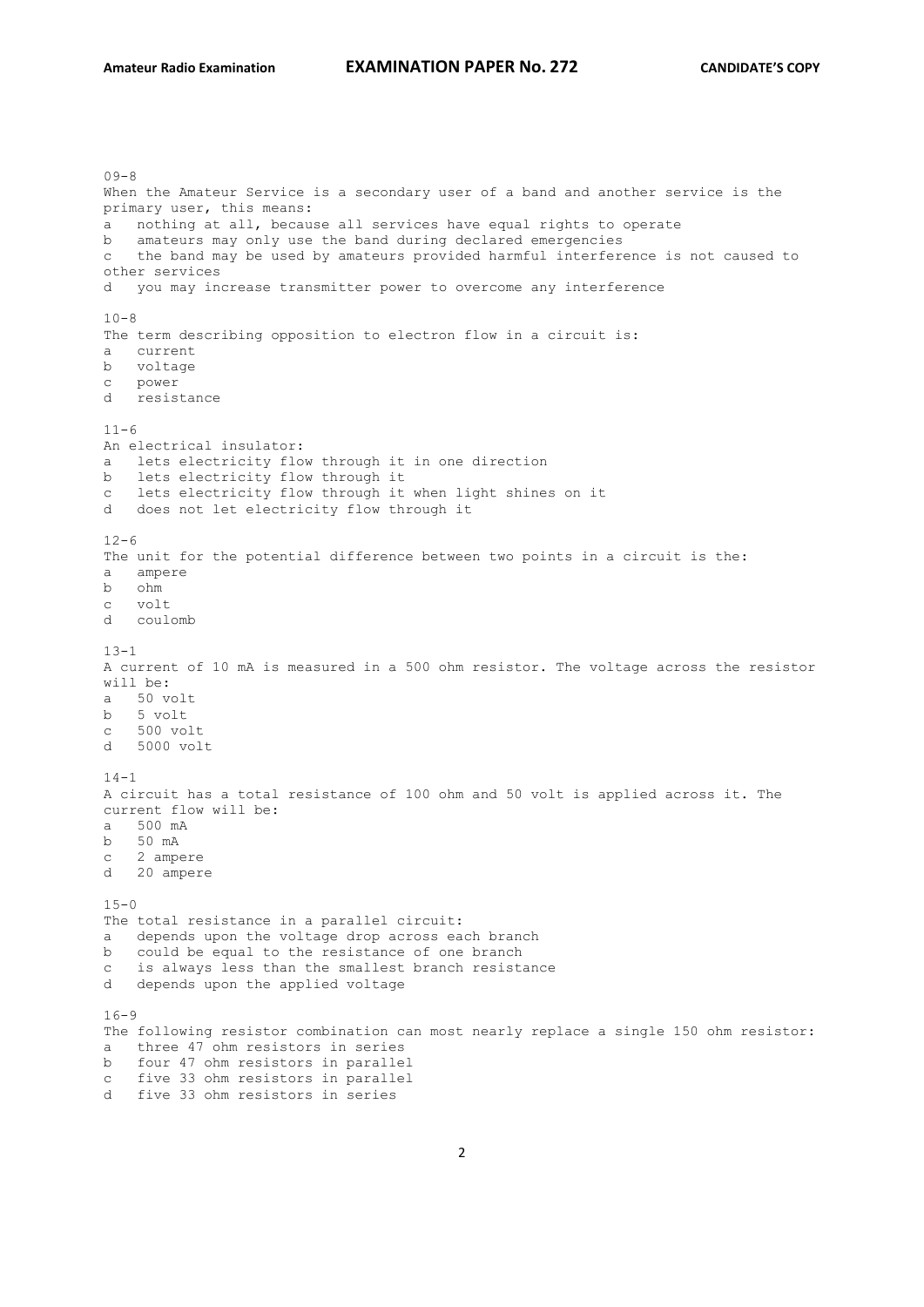$17 - 7$ Two 33 ohm resistors are connected in series with a power supply. If the current flowing is 100 mA, the voltage across one of the resistors is: a 3.3 volt b 66 volt c 33 volt d 1 volt  $18 - 5$ A current of 500 milliamp passes through a 1000 ohm resistance. The power dissipated is: a 250 watt b 0.25 watt c 2.5 watt d 25 watt  $19 - 1$ The following two electrical units multiplied together give the unit "watt": a volt and farad b volt and ampere c farad and henry d ampere and henry  $20 - 3$ The current in an AC circuit completes a cycle in 0.1 second. So the frequency is: a 1 Hz b 1000 Hz c 100 Hz d 10 Hz  $21 - 5$ Three 15 picofarad capacitors are wired in parallel. The value of the combination is: a 18 picofarad b 12 picofarad c 5 picofarad d 45 picofarad  $22 - 8$ An inductor and a capacitor form a resonant circuit. If the value of the inductor is decreased by a factor of four, the resonant frequency will: a increase by a factor of two b increase by a factor of four c decrease by a factor of two d decrease by a factor of four  $23 - 0$ You can safely remove an unconscious person from contact with a high voltage source by: a pulling an arm or a leg b turning off the high voltage and then removing the person c wrapping the person in a blanket and pulling to a safe area d calling an electrician  $24 - 5$ A low-level signal is applied to a transistor circuit input and a higher-level signal is present at the output. This effect is known as: a detection b modulation c amplification d rectification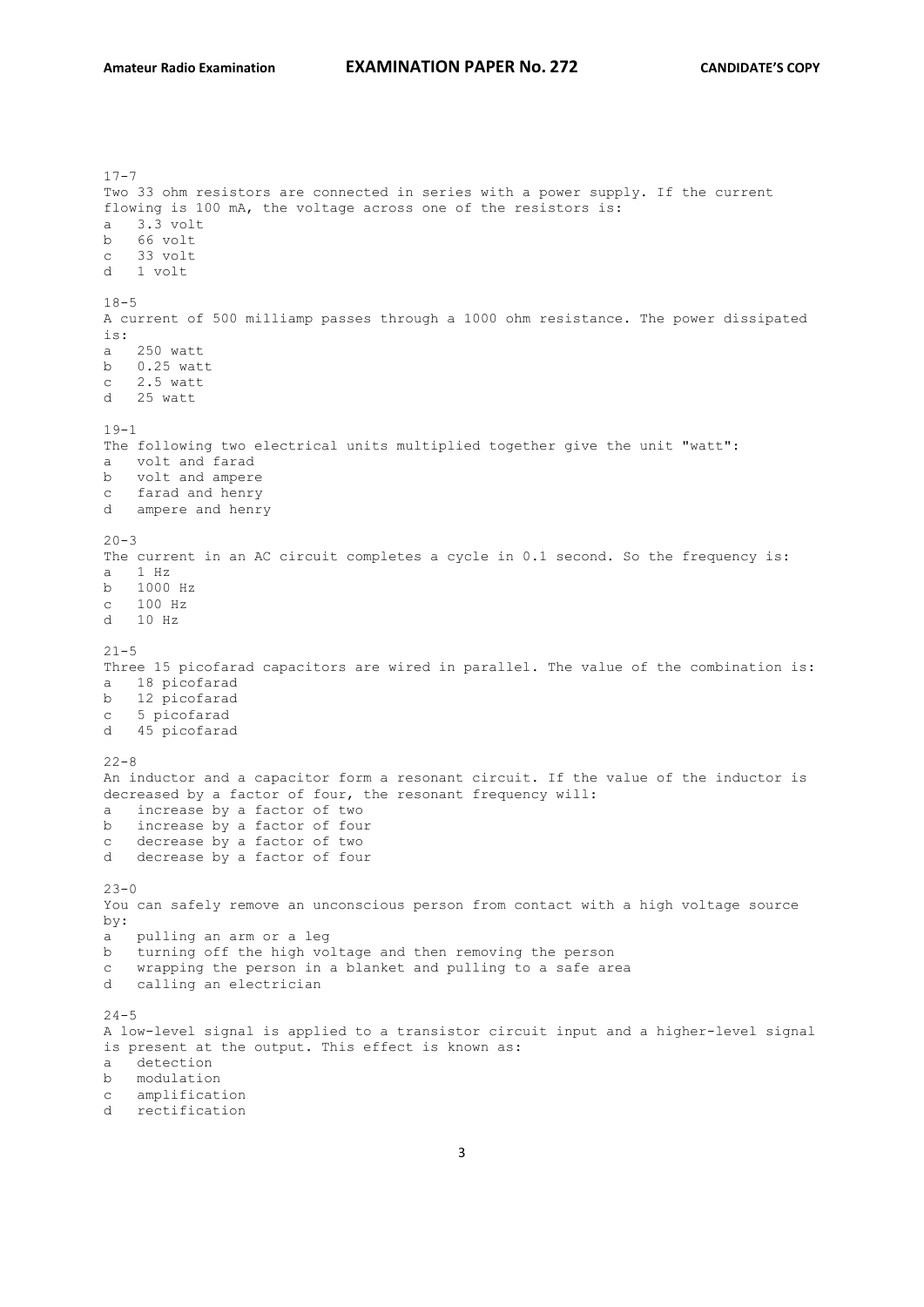$25 - 3$ Bipolar transistors usually have: a 4 connecting leads b 1 connecting lead c 3 connecting leads d 2 connecting leads  $26 - 0$ In a tetrode valve, the electron flow is from the: a cathode through the control grid then screen grid to the anode b emitter through the control grid to the collector c cathode through the screen grid then control grid to the anode d source through the Faraday shield to the drain  $27 - 6$ An ammeter should not be connected directly across the terminals of a 12 volt car battery because: a no current will flow because no other components are in the circuit b the resulting high current will probably destroy the ammeter c the battery voltage will be too low for a measurable current to flow d the battery voltage will be too high for a measurable current to flow 28-7 Two amplifiers with gains of 10 dB and 40 dB are connected in cascade. The gain of the combination is: a 8 dB b 30 dB c 50 dB d 400 dB  $29 - 5$ In an HF station, the "low pass filter" must be rated to: a carry the full power output from the station b filter out higher-frequency modulation components for maximum intelligibility c filter out high-amplitude sideband components d emphasise low-speed Morse code output  $30 - 4$ In a frequency modulation receiver, this is located between the mixer and the intermediate frequency amplifier: a the limiter b the frequency discriminator c a filter d the radio frequency amplifier 31-9 In a single sideband and CW receiver, this is connected to the output of the audio frequency amplifier: a the speaker and/or headphones b the mixer c the radio frequency amplifier d the beat frequency oscillator  $32 - 1$ The sensitivity of a receiver specifies: a the bandwidth of the RF preamplifier b its ability to receive weak signals c the stability of the oscillator d its ability to reject strong signals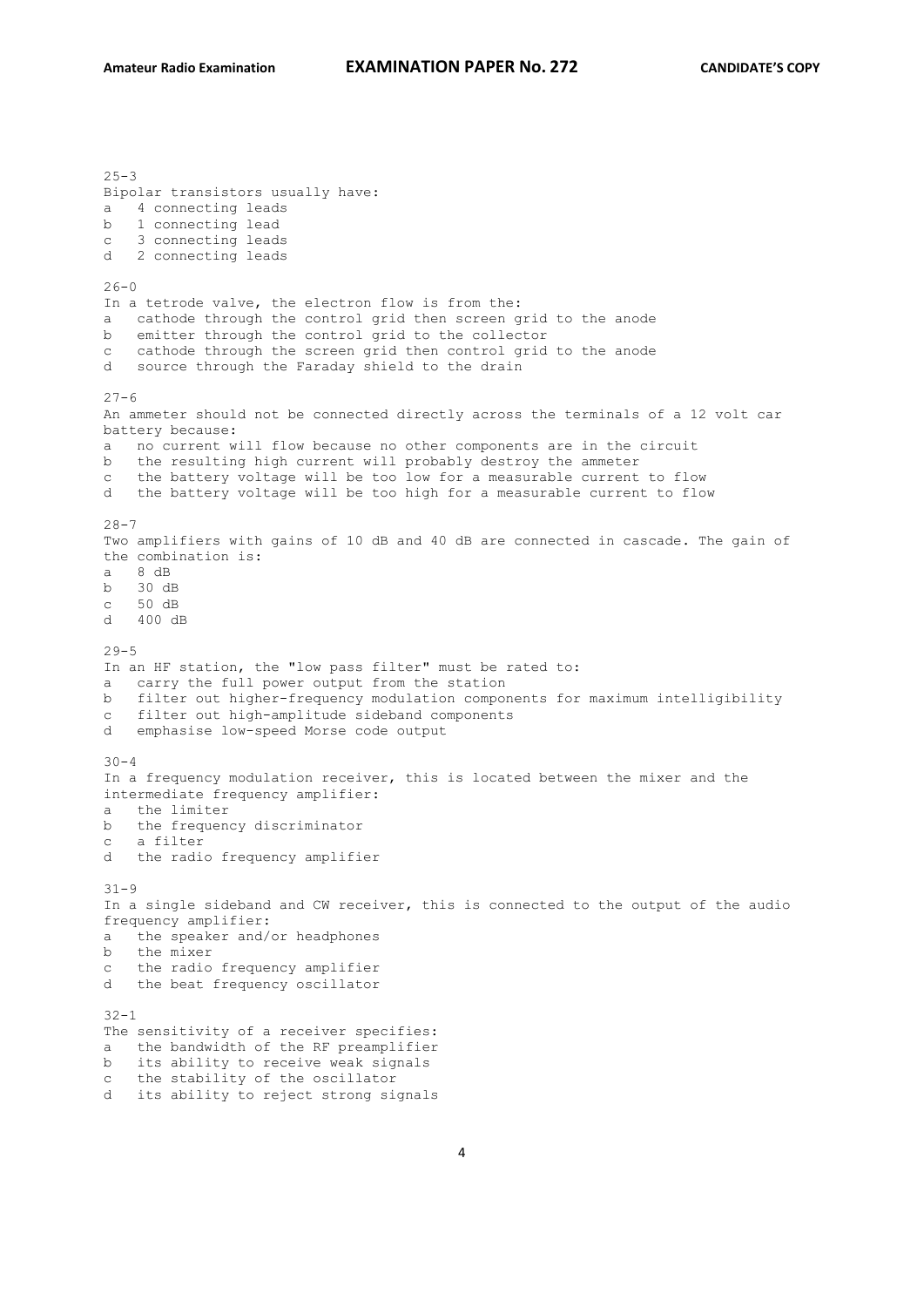$33 - 9$ The AGC circuit in a receiver usually controls the: a RF and IF stages b audio stage c mixer stage d power supply  $34 - 7$ A double conversion receiver usually has: a a high-frequency IF stage followed by a much lower frequency IF stage b only one IF stage c poor image frequency rejection d two IF stages and a discriminator  $35 - 2$ A multi-conversion superhet receiver is more susceptible to spurious responses than a single-conversion receiver, because of the: a poorer selectivity in the IF caused by the multitude of frequency changes b greater sensitivity introducing higher levels of RF to the receiver c additional oscillators and mixing frequencies involved in the design d AGC being forced to work harder causing the stages concerned to overload  $36 - 4$ Very low noise figures for a high frequency receiver are relatively unimportant because: a the received signal creates high noise levels b the use of SSB and CW on the HF bands overcomes the noise, regardless of the front end c external HF noise, man-made and natural, are higher than the internal noise generated by the receiver d the succeeding stages, when used on HF, are very noisy 37-1 In a frequency modulation transmitter, the microphone is connected to the: a speech amplifier b modulator c power amplifier d oscillator 38-2 In a single sideband transceiver, the device common to both transmit and receive that sets most of the performance characteristics is the: a mixer b variable frequency oscillator (VFO) c linear amplifier d sideband filter 39-1 The signal from a CW transmitter consists of: a an RF waveform which is keyed on and off to form Morse characters b a continuous unmodulated RF waveform c a continuous RF waveform modulated with an 800 Hz Morse signal d a continuous RF waveform which changes frequency in synchronism with an applied Morse signal  $40 - 1$ The third harmonic of 7 MHz is: a 10 MHz b 21 MHz c 14 MHz d 28 MHz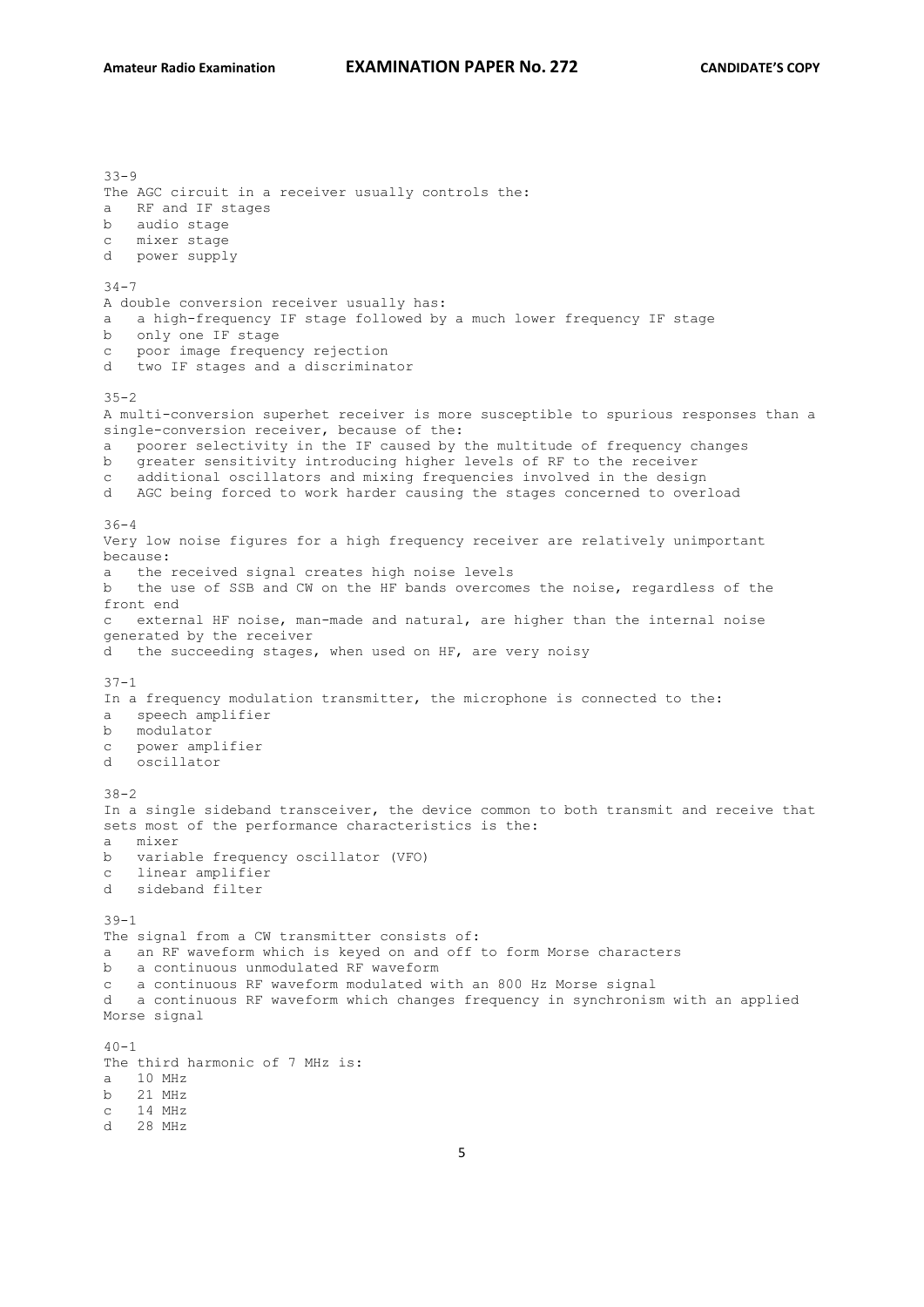$41 - 0$ Harmonics are to be avoided because they: a cause damage to amateur equipment b make your signal unreadable at other stations on that band c cause possible interference to other users of that band d cause possible interference to services using other bands  $42 - 9$ Electrolytic capacitors are used in power supplies because: they are tuned to operate at 50 Hz b they can be obtained in larger values than other types c they have very low losses compared to other types d they radiate less RF noise than other types  $43-2$ A transformer is used in a power supply to: a transform the incoming mains AC voltage to a DC voltage b ensure that any RF radiation cannot get into the power supply c transform the mains AC voltage to a more convenient AC voltage d transform the mains AC waveform into a higher frequency waveform  $44 - 5$ The accepted way to announce that you are listening to a VHF repeater is: a "hello 7225, this is ZL2ZZZ listening" b "ZL2ZZZ listening on 7225" c "calling 7225, 7225, 7225 from ZL2ZZZ" d "7225 from ZL2ZZZ"  $45 - 2$ "Break-in keying" means: a unauthorised entry has resulted in station equipment disappearing b temporary emergency operating c key-down changes the station to transmit, key-up to receive d the other station's keying is erratic  $46-0$ A noise blanker on a receiver is most effective to reduce: a 50 Hz power supply hum b noise originating from the mixer stage of the receiver c ignition noise d noise originating from the RF stage of the receiver  $47 - 0$ The signal "QRM?" means: a your signals are fading b are you troubled by static? c is my transmission being interfered with? d your transmission is being interfered with  $48 - 6$ An HF coaxial feedline is constructed from: a a single conductor b two parallel conductors separated by spacers c braid and insulation around a central conductor d braid and insulation twisted together

#### 6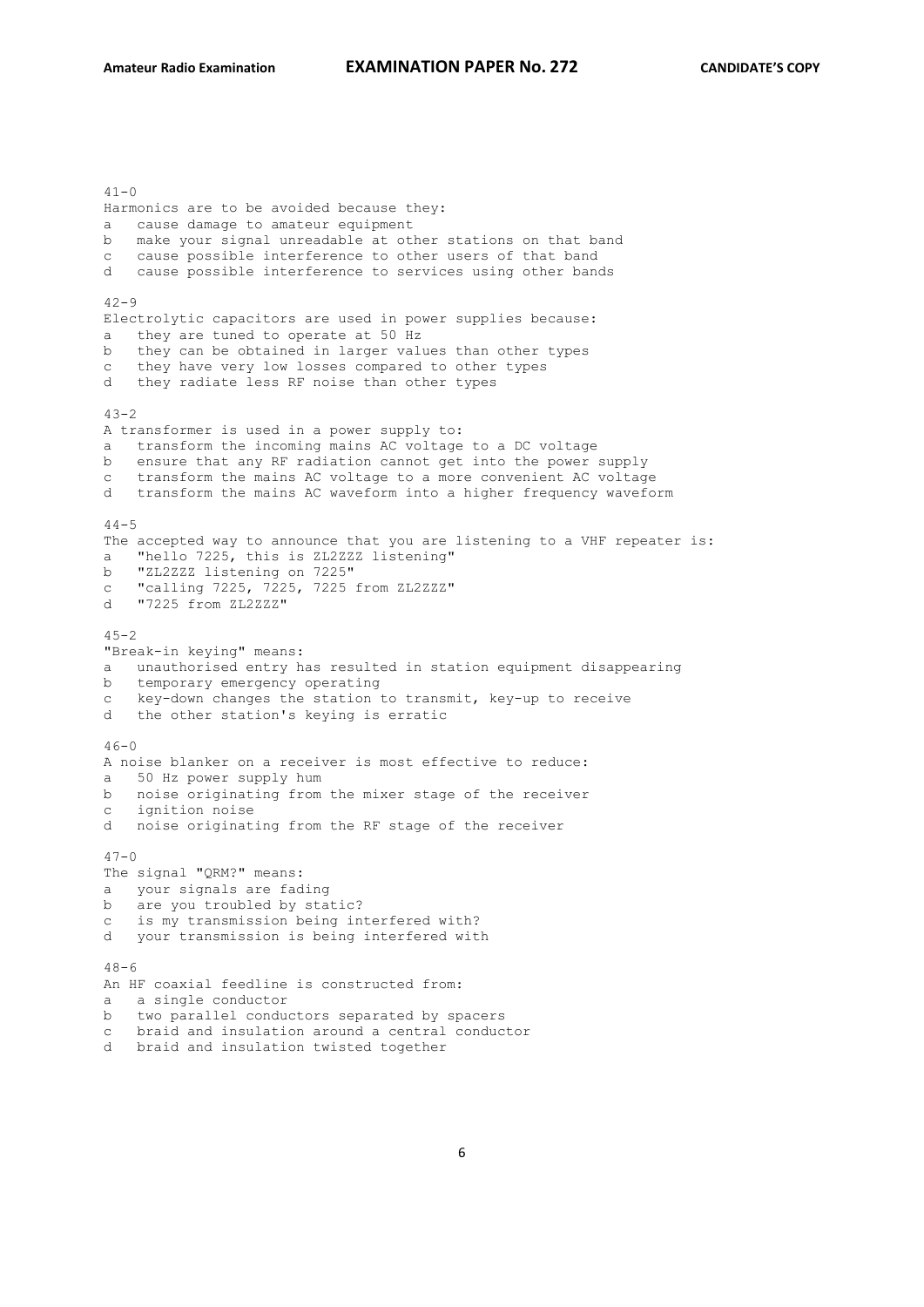```
49 - 4A switching system to use a single antenna for a separate transmitter and receiver 
should also:
a disconnect the antenna tuner
b ground the antenna on receive
c disable the unit not being used
d switch between power supplies
50 - 9Radio wave polarisation is defined by the orientation of the radiated:
a electric field
b magnetic field
c inductive field
d capacitive field
51-8
A dummy antenna:
a attenuates a signal generator to a desirable level
b provides more selectivity when a transmitter is being tuned
c duplicates the characteristics of an antenna without radiating signals
d matches an AF generator to the receiver
52 - 4Insulators are used at the end of suspended antenna wires to:
a increase the effective antenna length
b make the antenna look more attractive
c prevent any loss of radio waves by the antenna
d limit the electrical length of the antenna
53-2
An antenna type commonly used on HF is the:
a parabolic dish
b 13-element Yagi
c helical Yagi
d cubical quad
54 - 2The highest frequency that will be reflected back to the earth at any given time is 
known as the:
a UHF
b OWF
c MUF
d LUF
55-5
Propagation on 80 metres during the summer daylight hours is limited to relatively 
short distances because of:
a the disappearance of the E layer
b high absorption in the D layer
c poor refraction by the F layer
d pollution in the T layer
56-4
The type of atmospheric layers which will best return signals to earth are:
a oxidised layers
b heavy cloud layers
c sun spot layers
d ionised layers
```